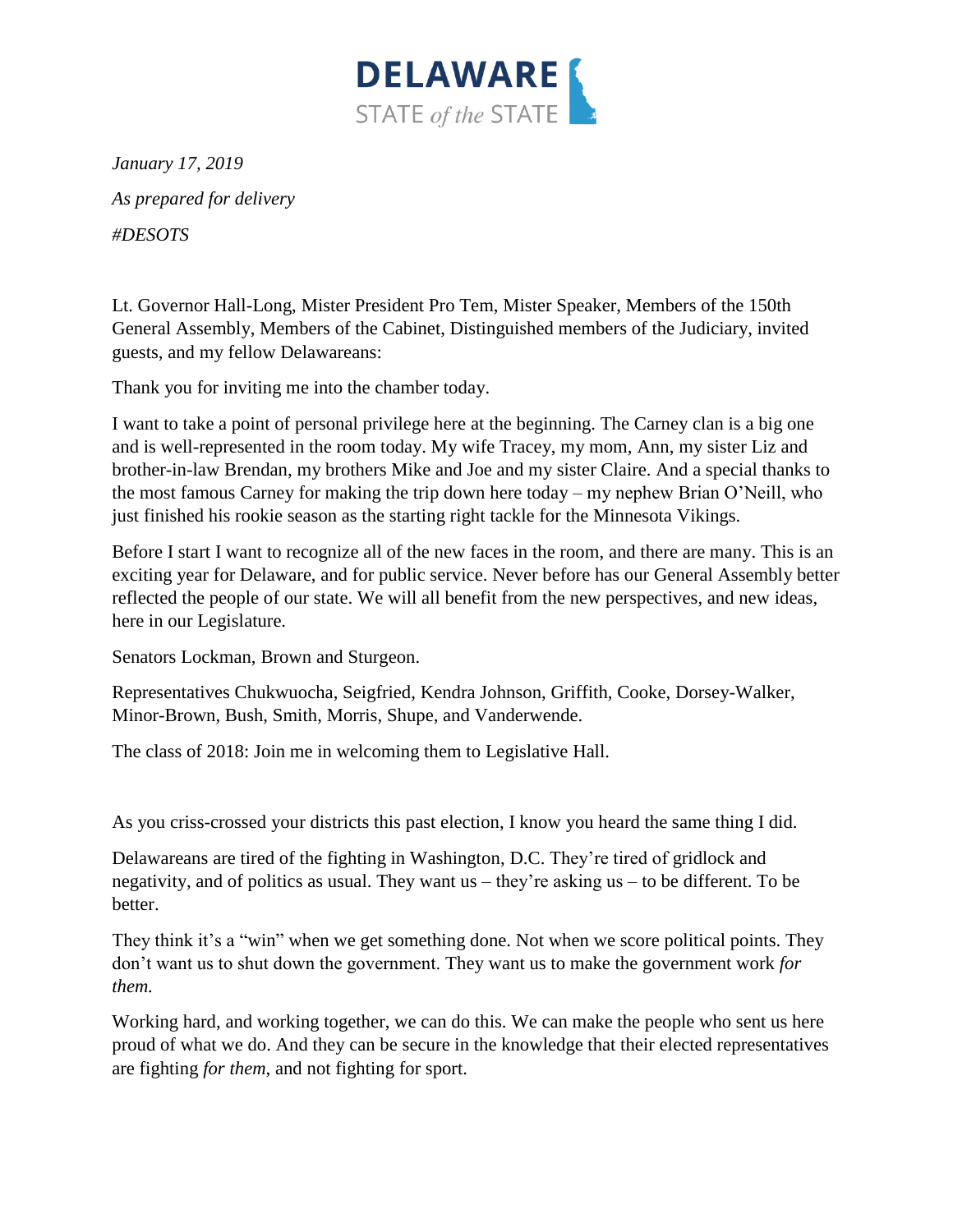So before I say anything else from this podium today, I want to say this. Here in Delaware, we *can* do better, and we *must* do better. And I believe that working together these next six months, we *will* do better.

When I ran for office in 2016, I promised that our number one priority would be to strengthen our economy to create good jobs for Delawareans. And that we would focus on making Delaware a place where businesses would want to locate, and grow.

Over the past two years, and thanks in large part to the work of many of you, we have 10,000 new jobs in Delaware. Our unemployment rate has fallen to 3.8 percent for the first time since 2008.

Working with you, we signed an agreement to bring hundreds of millions of dollars of new investment to the Port of Wilmington, and dramatically expand Port operations. The deal will create hundreds, if not thousands, of new jobs. As our former Vice President would say, this is a big \*\* deal.

This would not have been possible without an incredibly strong partnership with the workers at the Port, and the vision and leadership of people like Bill Ashe and Kimoko Harris, who are here in the chamber with us today. Bill and Kimoko, please stand up and be recognized.

We also passed the Angel Investor Tax Credit. So we have new incentives to support investment in technology-focused small-businesses that want to create jobs here in Delaware.

The Delaware Prosperity Partnership has done eight successful transactions, representing 1,900 jobs. And we've got many more potential deals in the pipeline.

Led by Representatives Osienski and Heffernan, we amended the Coastal Zone Act to open up 14 abandoned industrial sites that will create good-paying blue-collar jobs. The Delaware Prosperity Partnership is already marketing these Coastal Zone sites to developers.

We're aggressively pursuing developers to take advantage of Opportunity Zones created by the new federal tax law. That could mean new jobs at the Nylon Capital Shopping Center in Seaford, the Star Campus at the University of Delaware in Newark, areas in Dover and Milford, and the old steel mill in Claymont.

The Downtown Development District program has supported projects like the Stitch House Brewery and the Midtown apartment complex in Wilmington, and the House of Coffi just around the corner here in downtown Dover.

In the coming weeks, we'll expand this program to more towns across our state. We'll also direct more funding to the Housing Development Fund and the Strong Neighborhoods Housing Fund. These programs will help lift up distressed neighborhoods and communities across our state.

By the end of next year, we've pledged to eliminate broadband deserts in southern Delaware, and provide universal high-speed internet coverage for all Delawareans and businesses.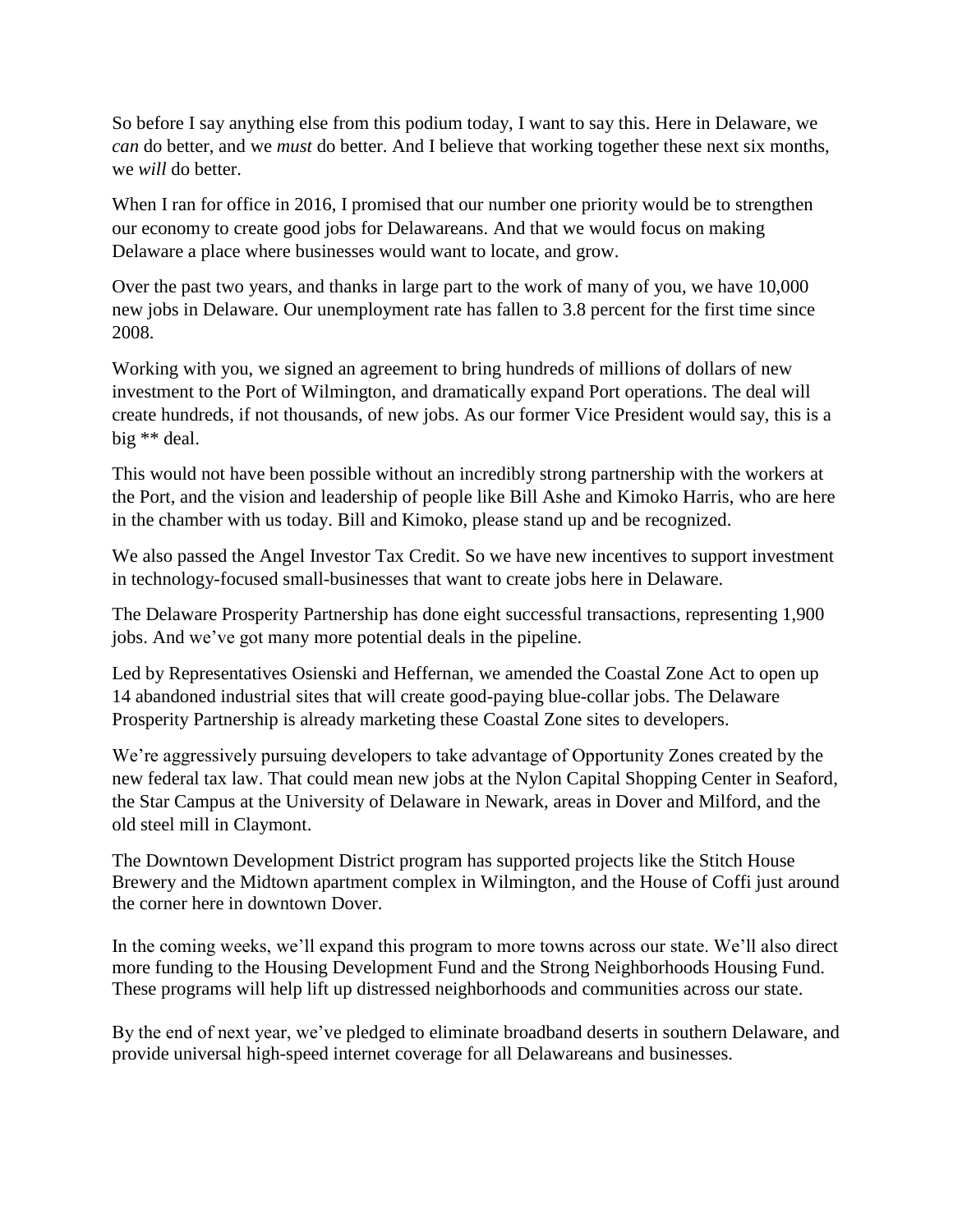We're investing in Delaware State University, Delaware Tech, and the University of Delaware, so that we can meet the workforce needs of future employers.

And we continue to make historic investments in our infrastructure – with over \$3 billion to upgrade our transportation system through 2025. That means less traffic, safer bridges, and more pedestrian friendly streets.

This year, I'm proposing to create a new Transportation Infrastructure Investment Fund that would help the state to react quickly to important economic development projects. We're going to invest \$10 million in this new fund.

It's an investment in the jobs of tomorrow. But I hope you'll join me in funding these investments today!

*Together, we have done good work these past two years. And I'm confident to report today that the state of our state is strong, and getting stronger.*

A strong economy means more jobs, and more tax revenue, which means more money to educate our children. Improve our quality of life. And keep our communities safe.

But while a rising tide lifts a lot of boats, there are too many in our state who have not benefited from the economic recovery. These are the people who need our help the most.

So let's help them.

We'll start with the most important investments we can make: in our children.

All parents want to see their children succeed. But in Delaware today, we have too many children who are not thriving.

Despite the best efforts of dedicated teachers, principals and many others, it's no secret that we are not seeing the student achievement in math and reading that we should. All across the state, we know that many of our children are not getting the education they need to be successful in today's world.

We also know that children from disadvantaged backgrounds need additional resources -resources they aren't getting now.

The status quo isn't working, and we can't let it continue.

Our goals are very clear.

Every third grader should be reading at grade level.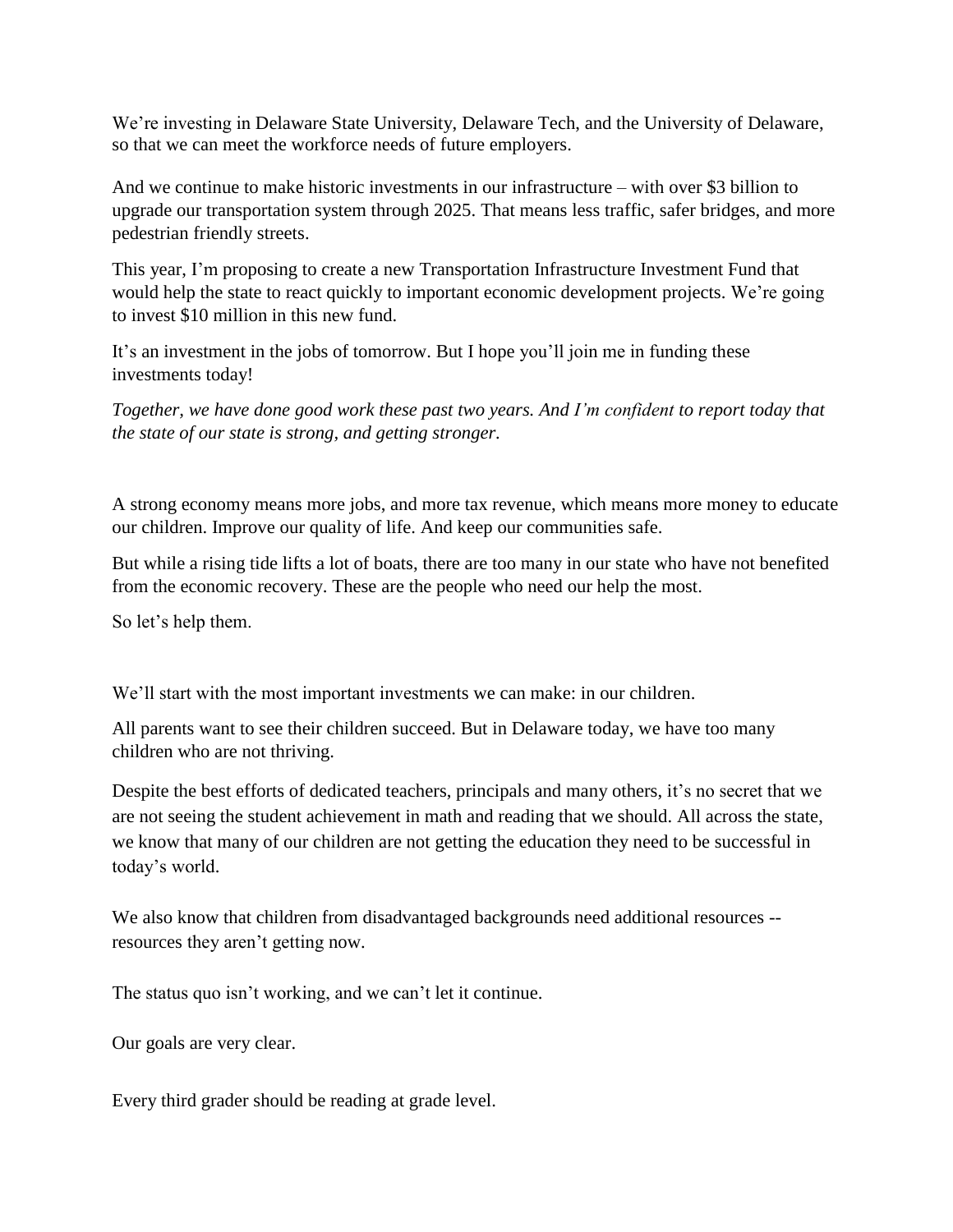Every 8th grader should be proficient in math.

And every student should be graduating high school ready for college, or a career.

It's time to begin a new chapter in Delaware's public education. And here's how we'll do it:

With a focus on early childhood education, supporting teachers, and getting children to perform on grade level.

We all know that the earlier we can reach children, the better their chances of success. We've heard from many of you about the need to strengthen our early education system.

And so over the next year my administration will work with educators and stakeholders to take a hard look at how we prepare our youngest learners for kindergarten. In the meantime, I plan to recommend increasing Purchase of Care rates so that low-income parents have access to the best childcare centers in our state.

We will also continue to target additional resources to our highest needs schools. In my budget, I will more than double the funding for student loan repayment for teachers in high needs schools. Last year, that program provided student loan assistance for 200 teachers in over 100 schools. Next year, we plan to reach 700 teachers.

These initiatives are only part of the solution. Last year, we worked with all of you to target funding, for the first time in our state's history, to schools serving the highest percentage of disadvantaged students. This Opportunity Funding, as we called it, is making an impact in 46 schools across all three counties

Next week, when I release my budget, I will propose a new Opportunity Funding program – Delaware's first real weighted funding plan. It will direct \$60 million over the next three years to low-income students, and English learners across our state.

The funding will pay for the type of help disadvantaged students need: more reading and math supports, counselors, smaller class sizes, and after school programs.

Let me tell you how this will be different from efforts tried in the past.

Over the course of the next three years, the Department of Education will work with district and charter leaders to review plans for spending this new funding, and track the results for students.

We will also create a new statewide commission of community leaders. They'll evaluate this plan, track results, and shine a light on best practices. They'll also recommend new steps that will help our most disadvantaged students succeed.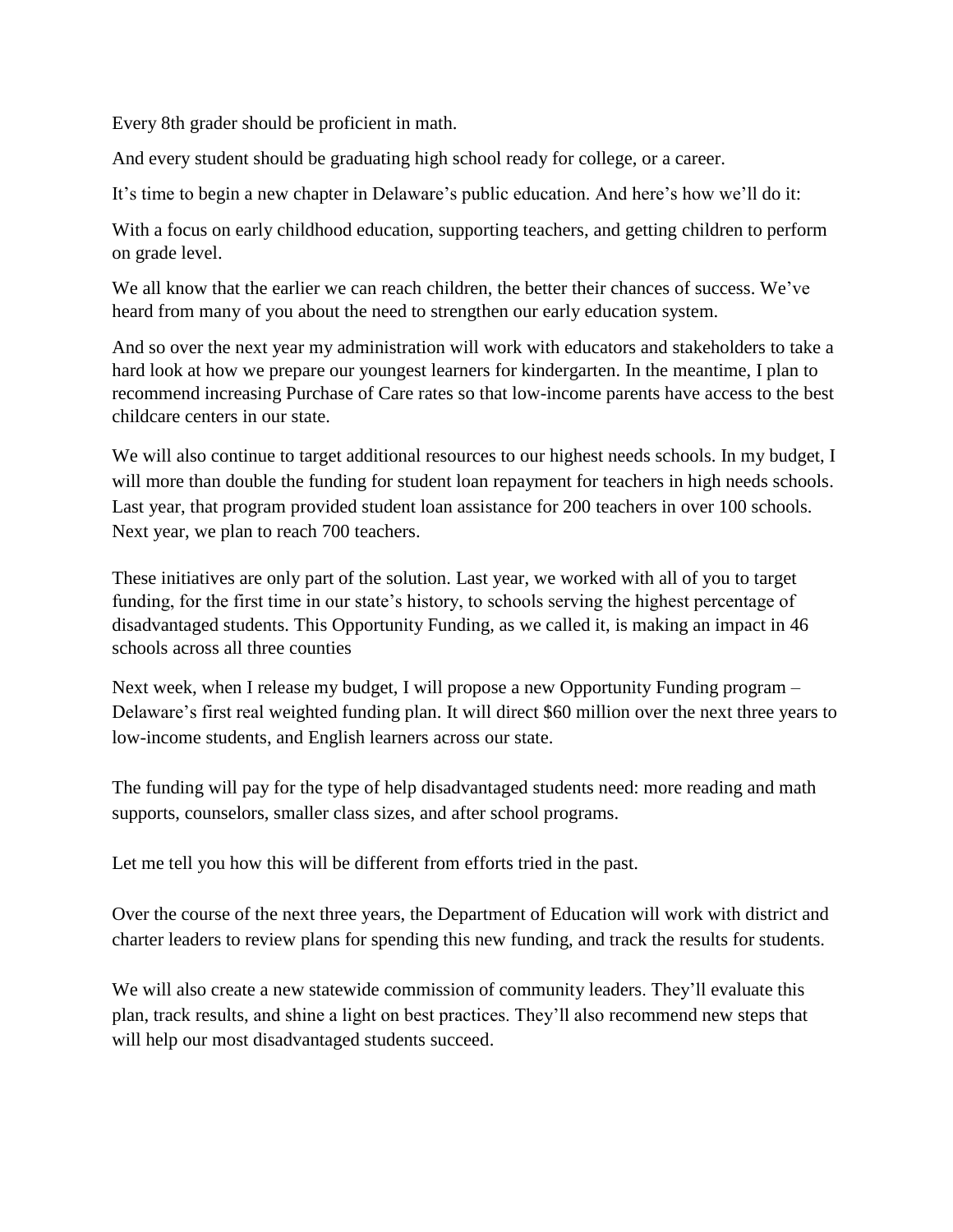We can all agree that we need to do something dramatic to help these students. But here's what we can't do.

We can't just throw money at the problem. Simply spending more is not a guaranteed solution. We've seen what schools are doing *right now* to close achievement gaps and set students on a path toward success. From North Laurel Elementary to Fairview Elementary in Dover, to Etta J. Wilson in Newark, educators, school leaders, and communities are showing us what's possible today.

Delaware is one of only a handful of states that doesn't provide additional funding for disadvantaged students. I am prepared to invest in better education programs that actually achieve real results for children at risk.

Join me in helping these children reach their potential and realize their dreams.

We also need to stay focused on the good work we're already doing for students with disabilities, and I want to thank Senator Poore, Representative Williams and many others for their relentless advocacy on behalf of these children.

While students across the state need our help, students in the city of Wilmington are especially vulnerable. We'll continue to work with the Christina School District to bring smaller class sizes, critical capital upgrades, an early learning center and parent supports to Christina's Wilmington schools. We know that many of these students have suffered trauma at home and in their communities, and struggle to get their basic needs met.

I want to take a minute here to thank my wife Tracey for her work on behalf of these children.

In partnership with the Family Services Cabinet Council, and with support from Casey Family Programs, Tracey has been leading an initiative called First Chance Delaware. First Chance has been a vehicle to convene our state's leading experts to combat childhood hunger. To promote school readiness and grade-level reading. And to improve our recognition of, and response to, childhood trauma.

The goal of those efforts is to give every child in Delaware a first chance to succeed. That's also why I signed an Executive Order requiring all state agencies to train their employees in traumainformed care.

Thank you, Tracey, for your good work!

Too many of our kids who don't succeed end up as adults who struggle. And some end up committing crimes. When that happens, it's in everyone's interest that we rehabilitate these individuals, and send them back into the community stronger, and better prepared to contribute.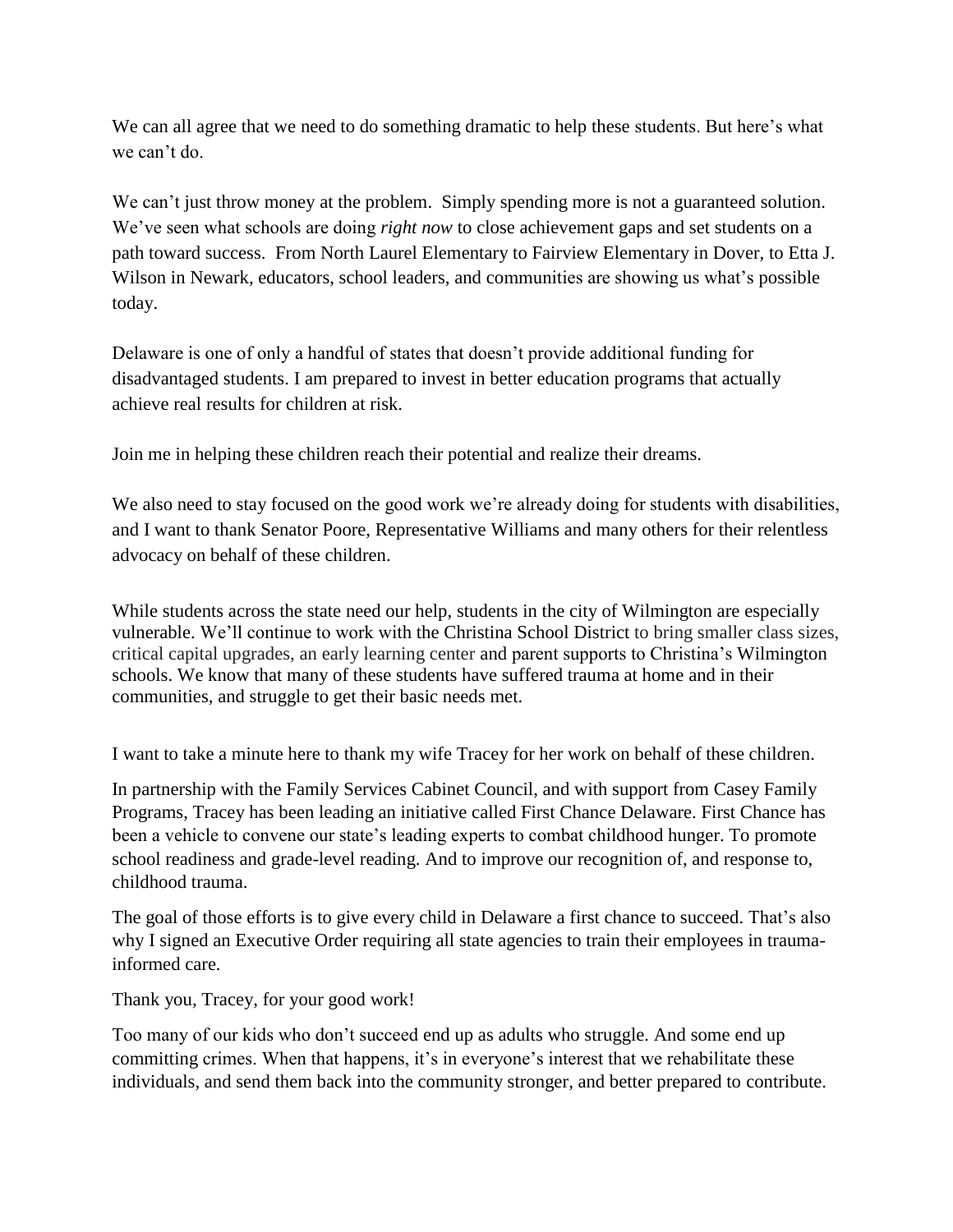That's why I signed an Executive Order to help ex-offenders more successfully reenter their communities. We're creating individualized plans for each inmate incarcerated in Delaware. The goal is to give them the drug treatment, education, and job skills they need to survive on the outside.

Bottom line is really quite simple: over 90 percent of inmates will eventually leave prison. They'll be standing next to you in line at the Wawa or at the Mall.

We need to make sure they're better off when they leave prison than when they got there in the first place.

All this will help keep communities safe. And that's a basic requirement for attracting businesses to our state. It's also a minimum standard our constituents expect us to meet.

That's why this year, we provided schools with new resources to make them safer, and passed responsible gun safety legislation. This included the Beau Biden Gun Violence Prevention Act, led by Representative Bentz. Our success was thanks in large part to a group of advocates – mothers and students – who made this their mission last year. I'll ask Sarah Stowens and Meghan Walls from Moms Demand Action, and Wyatt Patterson, a student at Caesar Rodney High School, who are here with us today, to stand and be recognized for their work. Thank you.

We have more work to do, though, to keep our communities safe. This year, working with Representative Mitchell and others, we'll propose legislation to ban guns made by 3D printers, and so-called ghost guns, where you can get a gun with no serial number and no background check.

And I want to thank Senator McBride for pledging to put the assault weapons bill up for a full, open debate. It's the right thing to do.

In the city of Wilmington, we're working closely with Mayor Purzycki and Chief Tracy to combat gun violence. Through the Family Services Cabinet Council, we're working to share data on populations most at risk of violence. And to target resources toward getting our most violent offenders to put down their guns.

We have the Delaware State Police and first responders throughout the state to thank for the safety of our communities. We also owe a debt of gratitude to the men and women of the Army and Air National Guard. They're citizen soldiers who make enormous sacrifices to keep us safe, here and around the world. I want to recognize my newly confirmed Adjutant General Mike Berry, and thank the Senate for confirming him yesterday.

Maintaining a good quality of life in our state is one of the most basic things we can do for the citizens we represent. In addition to keeping communities safe, that means protecting the natural heritage that makes Delaware such a great place to live, work, and raise a family. These are the things that attract a strong workforce to our state.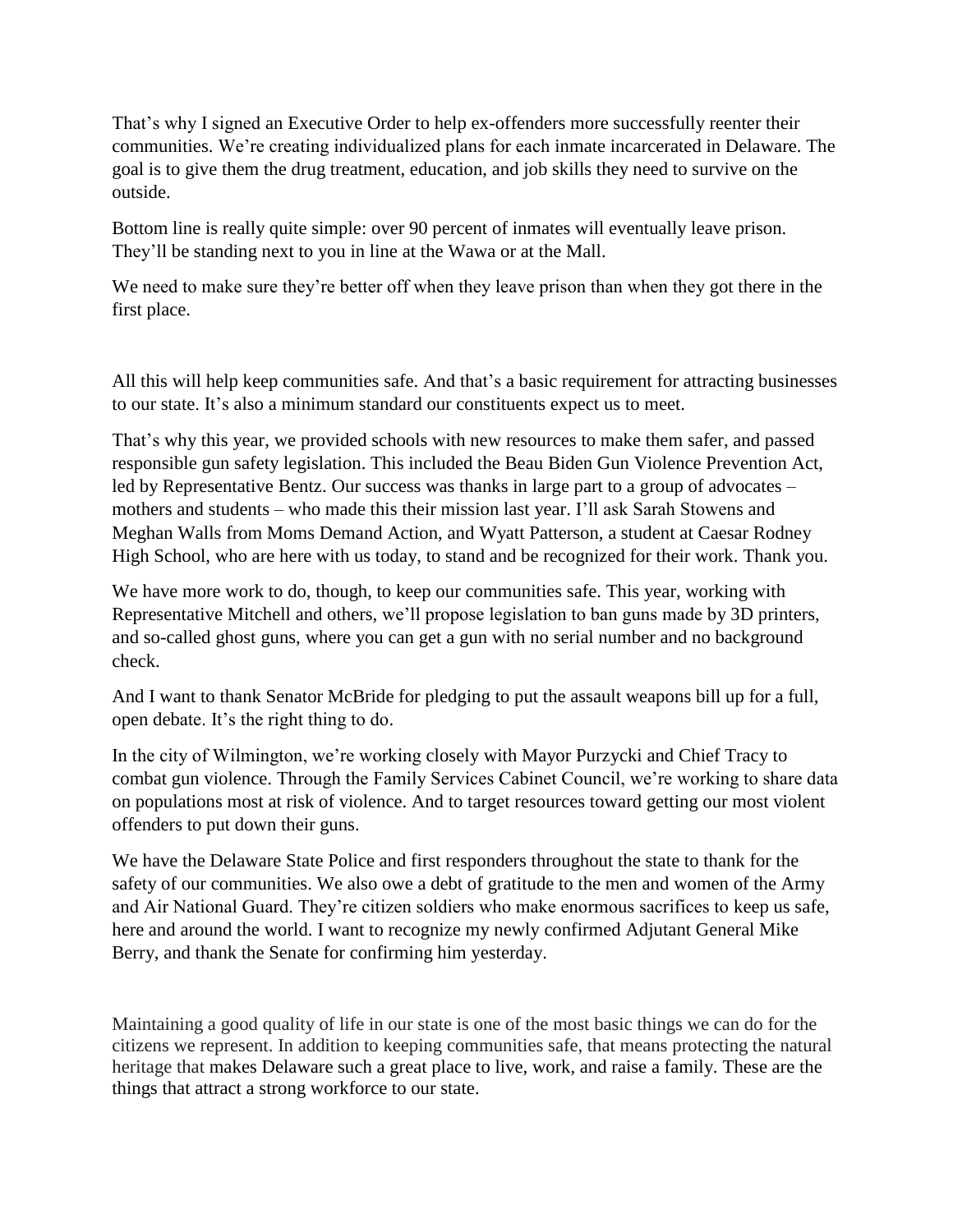As Governor, I get to spend a lot of time outdoors, touring the places that make our state special.

Over the past year, I kayaked the Broadkill River and hiked the Edward H. McCabe Preserve in Milton.

I met with business owners at the beach along Rehoboth Avenue, and visited with oyster farmers at Delaware Cultured Seafood in Millsboro.

We opened the new Auburn Valley State Park in Yorklyn, and dedicated \$20 million to the preservation of open space and farmland across our state. Since the program's inception, Delaware has preserved almost 125,000 acres of farmland. That's approximately 25 percent of all farmland in the state. And that's something we can all be proud of.

And just in case all that doesn't sound exciting enough, I've got gifts here for our Pro Temp and Speaker to help us spread the good word. We've got one for the rest of the legislature on your way out of the chamber.

Our natural heritage matters to Delawareans. It matters to visitors. It matters to businesses looking to locate where there's cool stuff to do, and to young people looking to move back home. And it matters to future generations.

As we all know, protecting our natural heritage is not a partisan issue. Speaker Schwartzkopf, Senator Hansen and Senator Lopez joined me in Rehoboth last summer as I signed legislation to ban drilling for oil and gas in state waters off Delaware's coast.

As a low-lying state, sea level rise and climate change pose an existential threat to our bay and coastal communities. Despite Washington's refusal to act, we've joined with 16 other states to form the U.S. Climate Alliance.

We've committed to reducing greenhouse gas emissions by 2025 to at least 26 percent below 2005 levels. And we've committed to accelerating policies to reduce carbon pollution and promote clean energy.

This issue is too important to the health of our economy and the natural beauty of our state to let Washington politics get in the way.

Each of the last two years, we've made a strong push for cleaner water, investing tens of millions of dollars to maintain this vital resource that's important to all of us.

There is nothing more fundamental to our quality of life as Americans than having access to the voting booth. Right now, Delaware lags behind in making it easy and convenient for people to exercise their right to vote. We're going to change that.

Working with all of you, I want to sign into law legislation allowing early voting, and same day registration.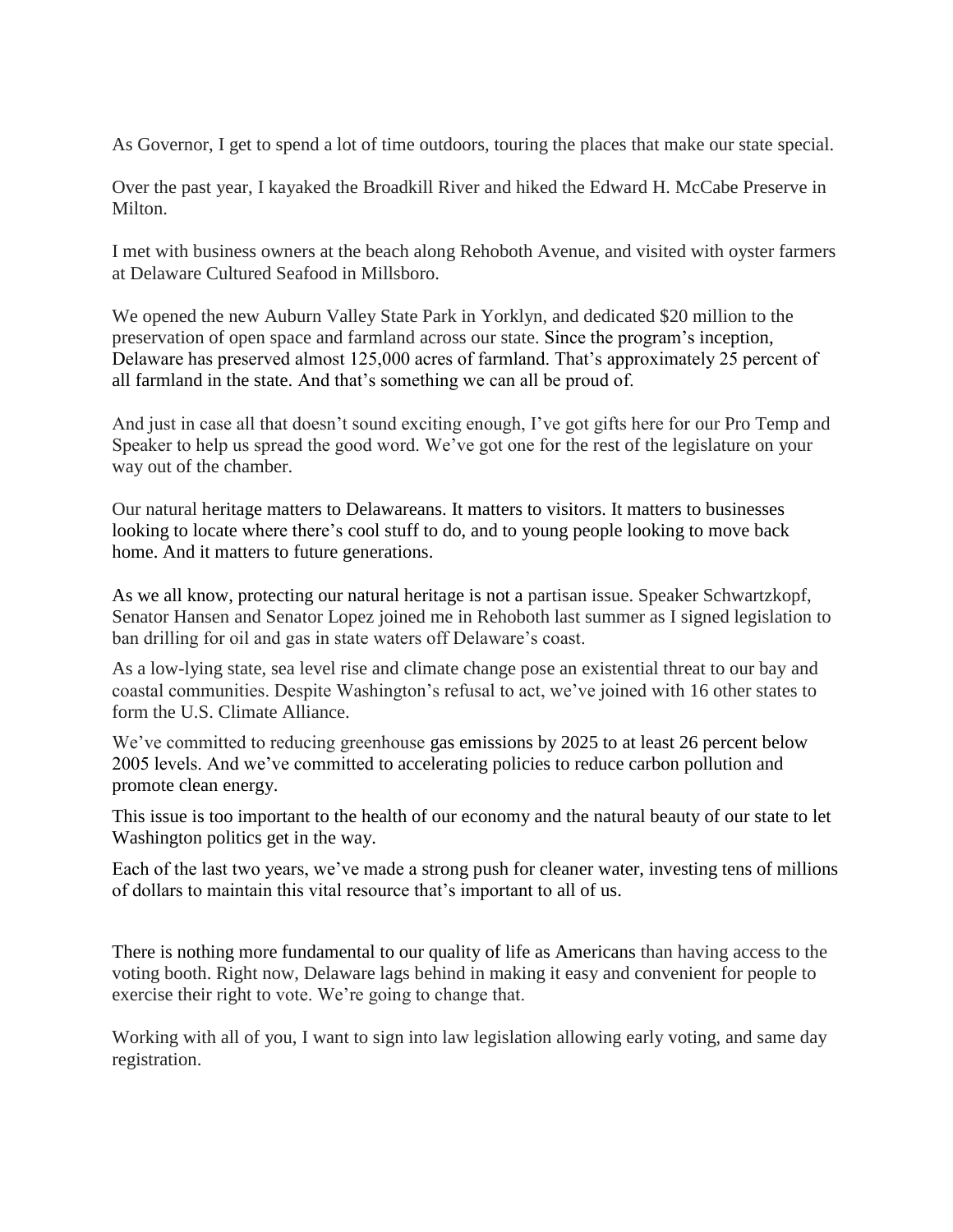Yesterday, led by Representative Longhurst and Senator Hansen, you made history by adding an Equal Rights Amendment to our state constitution. We have here in the chamber Suzanne Moore, who represents the thousands of women over the past four decades who have been working for this cause. Help me thank them for their tireless work.

Part of having a good quality of life is making sure Delawareans can access and afford quality healthcare. Delaware consistently spends more than most other states on healthcare costs. Unfortunately, despite that high spending, Delawareans are not healthier than those in surrounding states. This all needs to change.

That's why I signed an executive order setting both quality and spending benchmarks for the entire healthcare system. We're doing this, first and foremost, by improving transparency around the cost of health care services. We need to know what factors are driving these higher costs and how we can change the trends.

We know the health of our state begins with the health of our people. And that starts with tackling the most critical public health crisis we face -- addiction and mental health. Too many families have personally experienced addiction and the tragic loss of loved ones. Too often, families don't know where to turn to get the help and support they need. Last year in Delaware, nearly 345 people died from a drug overdose. That's up 12 percent from the previous year. We all know someone who has been affected by this terrible crisis.

The Behavioral Health Consortium, led by Lieutenant Governor Hall-Long, is taking action to reduce mortality rates and improve access to treatment. That's why we worked with Representative Bentz and Senator Townsend to create the nation's first Overdose System of Care. This past year, thanks in part to the work of the Behavioral Health Consortium, naloxone was administered over 3,000 times in Delaware, saving countless lives. Through a peer-support initiative and better data-sharing, we're doing more than ever to get the right treatment and support for the people who need it.

Living healthy lifestyles is probably the most important thing we can all do to lower healthcare costs in the long run. We know that forming good health habits early in life increases the chances you'll be a healthy adult. That's why I intend to support Senator Townsend's proposal to raise the age for purchasing cigarettes from 18 to 21. Please join me in getting this done.

This year, we made investments in our state employee workforce that were years overdue.

Two weeks after I was sworn in, a riot at James T. Vaughn prison took the life of Lieutenant Steven Floyd. Since that day, Commissioner Phelps and our team have spent every day trying to make sure that nothing like that ever happens again.

This past summer, we concluded a year-long process of implementing the recommendations of the Independent Review Team.

We hired outside experts to help us fix our prison healthcare system, and make the inmate grievance system more fair.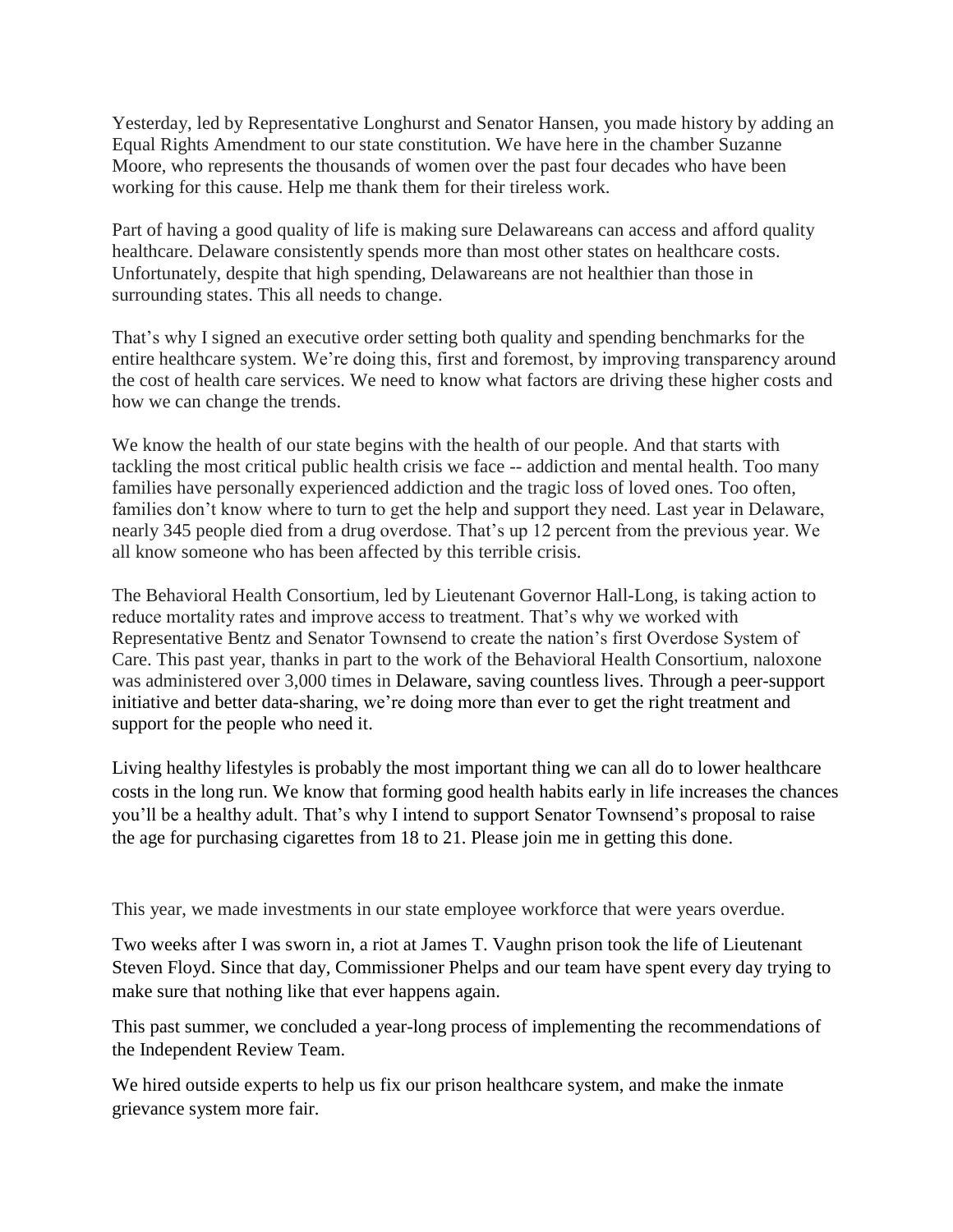We've revamped our recruitment efforts.

We've raised pay for correctional officers and moved inmates out of state temporarily to give us time to hire more officers, reduce forced overtime, and make the prisons safer.

This is an ongoing process. There's no quick fix. But we are dedicated to the work, and to making sure that Lieutenant Floyd did not die in vain.

Thanks to Senator McDowell and others, last year, state employees in every agency got a pay raise.

And in my budget next week, I'll propose that we continue these investments in state employee pay.

I believe strongly in the importance of our state employees, and believe we need to continue to invest in them.

I also believe strongly, though, that all of our spending, on state employees and throughout the state budget, needs to be sustainable. We all remember the painful task in 2017 of cutting our way out of a \$400 million budget crisis.

I don't believe it does any good to spend money on ongoing expenses that we know we can't pay for in the long-term. That's why, at the end of last session, I signed an Executive Order committing to a budget that limits our spending and creates a Budget Stabilization Fund to use in an economic downturn. We will follow these principles in the budget I propose next week. We will propose to use one-time money for one-time expenses, like infrastructure, nutrient management, water and wastewater treatment, and facilities for higher education. Making responsible budget decisions now will let us fund the services Delawareans rely on when money gets tight in the future, and we know it will.

Being fiscally responsible requires a long-term commitment to operating more efficiently and effectively. Many of you joined me in February 2017 at the launch of the Government Efficiency and Accountability Review – what we simply call GEAR. Today, agencies and employees in every branch of government are working together on dozens of projects – reducing our leasing costs, launching online services, leveraging federal funding opportunities, and streamlining how we do business. This year, with support from the Delaware Business Roundtable, we'll offer monetary rewards to state employees who come up with and implement innovative, cost-saving initiatives.

Strengthening our Economy

Improving our Schools for All Delaware Children

Protecting our Quality of Life